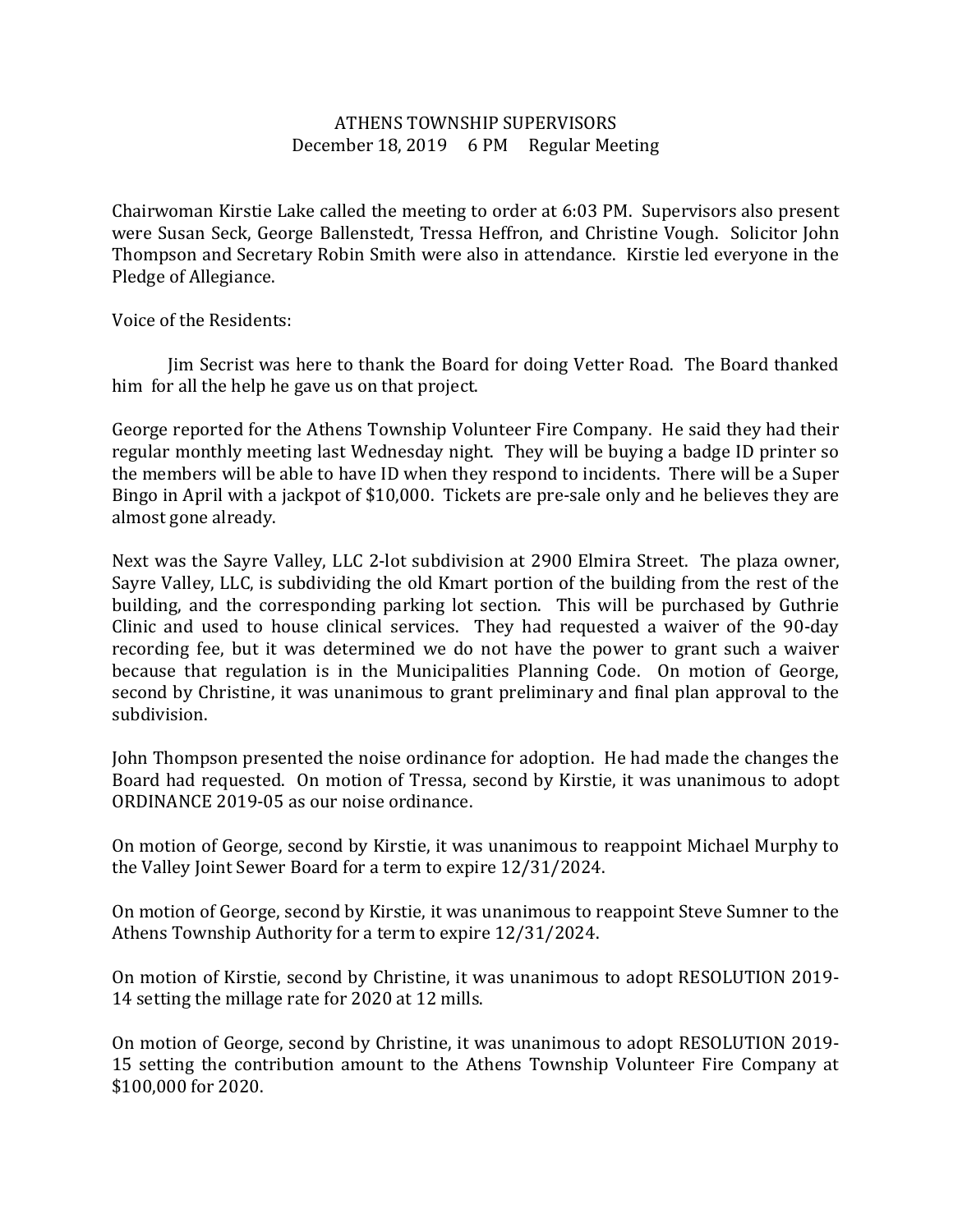Page Two Athens Township Supervisors December 18, 2019

On motion of Tressa, second by Christine, it was unanimous to adopt RESOLUTION 2019- 16, adopting the budget for 2020 in the amount of \$4,695,848.00.

On motion of Tressa, second by George, it was unanimous to contribute \$500 to Sirens for Santa.

Susan reported for roads. She said the crew is working together well and helping each other out. Vetter Road is done, with plans to top it next year. Guide rail was also discussed.

On motion of George, second by Tressa, it was unanimous to approve the minutes of November 20, 2019 with the removal of the sentence under the fire company saying they will have elections next year (elections will not happen for another year).

On motion of Kirstie, second by Christine, it was unanimous to pay the monthly bills as presented. A complete listing of revenues and expenditures is on file in the office of the Treasurer.

On motion of Kirstie, second by Tressa, it was unanimous to accept the monthly reports as submitted.

On motion of George, second by Tressa, it was unanimous to pay our annual invoice for membership in the Greater Valley Chamber of Commerce for 2020 in the amount of \$450.

Chairwoman Lake took the Board into executive session at 6:40 PM for personnel and pending litigation. The regular meeting reconvened at 8:17 PM.

On motion of Kirstie, second by George, it was unanimous to have Ruth put the \$87,647.50 received from FEMA in the Act 13 Fund.

Discussion was held as to what expenses would be acceptable for the part time police and the SROs. On motion of Kirstie, second by Christine, it was unanimous that they can use their township credit cards for the following:

- 1) Training approved by the Supervisor who oversees the police department, and the associated expenses.
- 2) Uniforms, boots, and any other necessary expenses, all of which need to be approved by the Supervisor who oversees the police department prior to purchase.

On motion of Kirstie, second by Susan, it was unanimous to have Ruth cut a check in the amount of \$35,000 as a payment on the park loan. The \$35,000 will be repaid to Act 13 by the park commission once the loan is paid off.